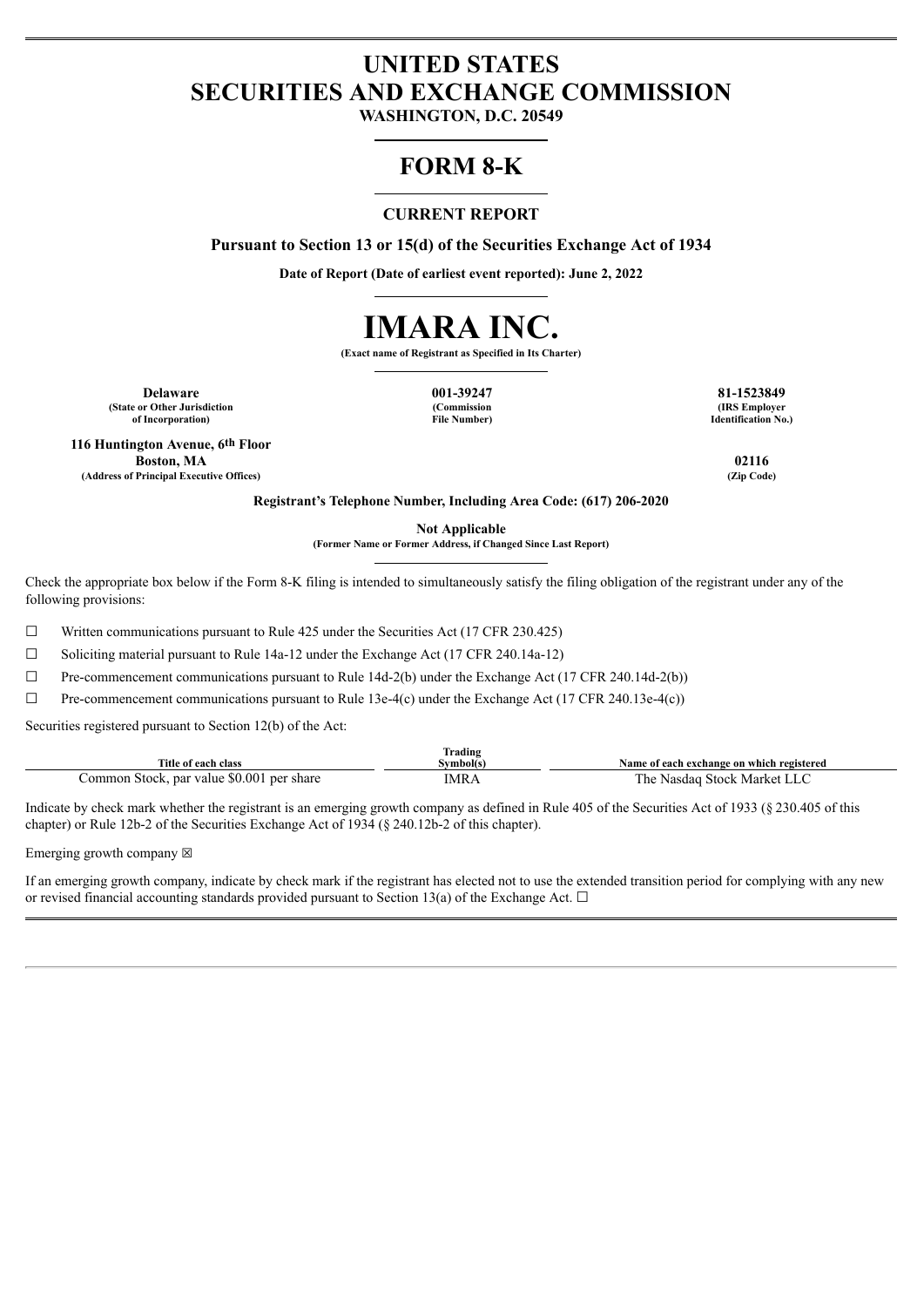### **Item 5.07. Submission of Matters to a Vote of Security Holders.**

On June 2, 2022, IMARA Inc. (the "Company") held its Annual Meeting of Stockholders. The following is a summary of the matters voted on at that meeting.

1. The Company's stockholders elected Rahul D. Ballal, Ph.D. and Barbara J. Dalton, Ph.D. as Class II directors, each to serve for a three-year term expiring at the 2025 Annual Meeting of Stockholders. The results of the stockholders' vote with respect to the election of such Class II directors were as follows:

|                          | Votes For  | Votes Withheld | Broker Non-Votes |
|--------------------------|------------|----------------|------------------|
| Rahul D. Ballal, Ph.D.   | 11.789.401 | 1,791,276      | 5,332,673        |
| Barbara J. Dalton, Ph.D. | 11,786,912 | 1,793,765      | 5,332,673        |

2. The Company's stockholders ratified the appointment of Ernst & Young LLP as the Company's independent registered public accounting firm for the fiscal year ending December 31, 2022. The results of the stockholders' vote with respect to such ratification were as follows:

| Votes For | Votes Against | Votes Abstaining |
|-----------|---------------|------------------|
| 8.806.373 | 60,227        | 46,749           |